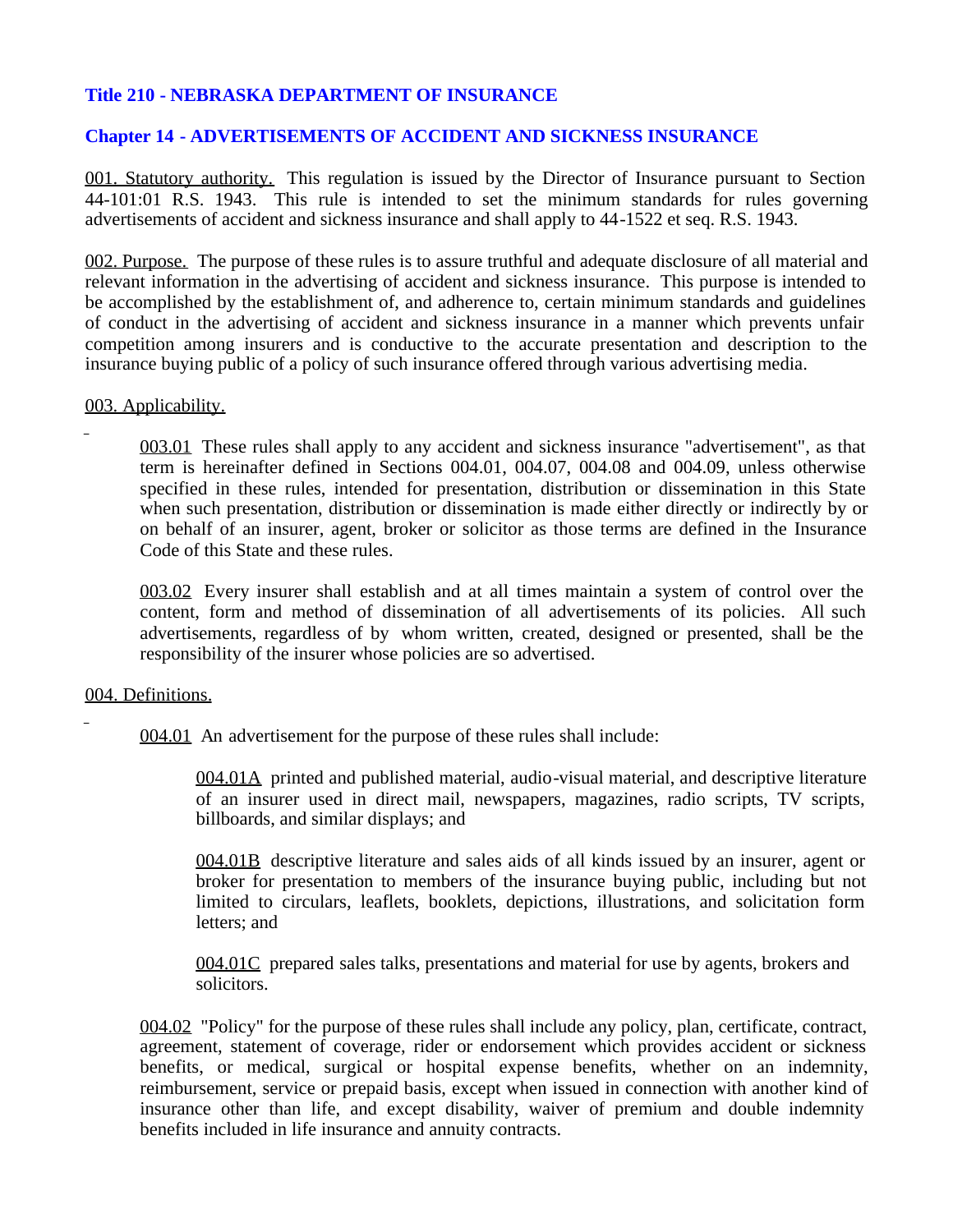004.03 "Insurer" for the purpose of these rules shall include any individual, corporation, association, partnership, reciprocal exchange, inter-insurer, Lloyds, fraternal benefit society, health maintenance organization, and any other legal entity which is defined as an "insurer" in the Insurance Code of this State and is engaged in the advertisement of a policy as "policy" is herein defined.

004.04 "Exception" for the purpose of these rules shall mean any provision in a policy whereby coverage for a specified hazard is entirely eliminated; it is a statement of a risk not assumed under the policy.

004.05 "Reduction" for the purpose of these rules shall mean any provision which reduces the amount of the benefit; a risk of loss is assumed but payment upon the occurrence of such loss is limited to some amount or period less than would be otherwise payable had such reduction not been used.

004.06 "Limitation" for the purpose of these rules shall mean any provision which restricts coverage under the policy other than an exception or a reduction.

004.07 "Institutional Advertisements" for the purpose of these rules shall mean an advertisement having as its sole purpose the promotion of the Reader's or Viewer's interest in the concept of accident and sickness insurance, or the promotion of the insurer.

004.08 "Invitation to Inquire" for the purpose of these rules shall mean an advertisement having as its objective the creation of a desire to inquire further about the product and which is limited to a brief description of the loss for which the benefit is payable, and which may contain:

004.08A The dollar amount of benefit payable, and/or

004.08B The period of time during which the benefit is payable; provided the advertisement does not refer to cost. An advertisement which specifies either the dollar amount of benefit payable or the period of time during which the benefit is payable shall contain a provision in effect as follows:

"For costs and further details of the coverage, including exclusions, any reduction or limitations and the terms under which the policy may be continued in force, see your agent or write to the company. "

004.09 "Invitation to Contract" for the purpose of these rules shall mean an advertisement which is neither an invitation to inquire nor an institutional advertisement.

005. Method of disclosure of required information. All information required to be disclosed by these rules shall be set out conspicuously and in close conjunction with the statements to which such information relates or under appropriate captions of such prominence that it shall not be minimized, rendered obscure or presented in an ambiguous fashion or intermingled with the context of the advertisement so as to be confusing or misleading.

## 006. Form and Content of Advertisements.

006.01 The format and content of an advertisement of an accident or sickness insurance policy shall be sufficiently complete and clear to avoid deception or the capacity or tendency to mislead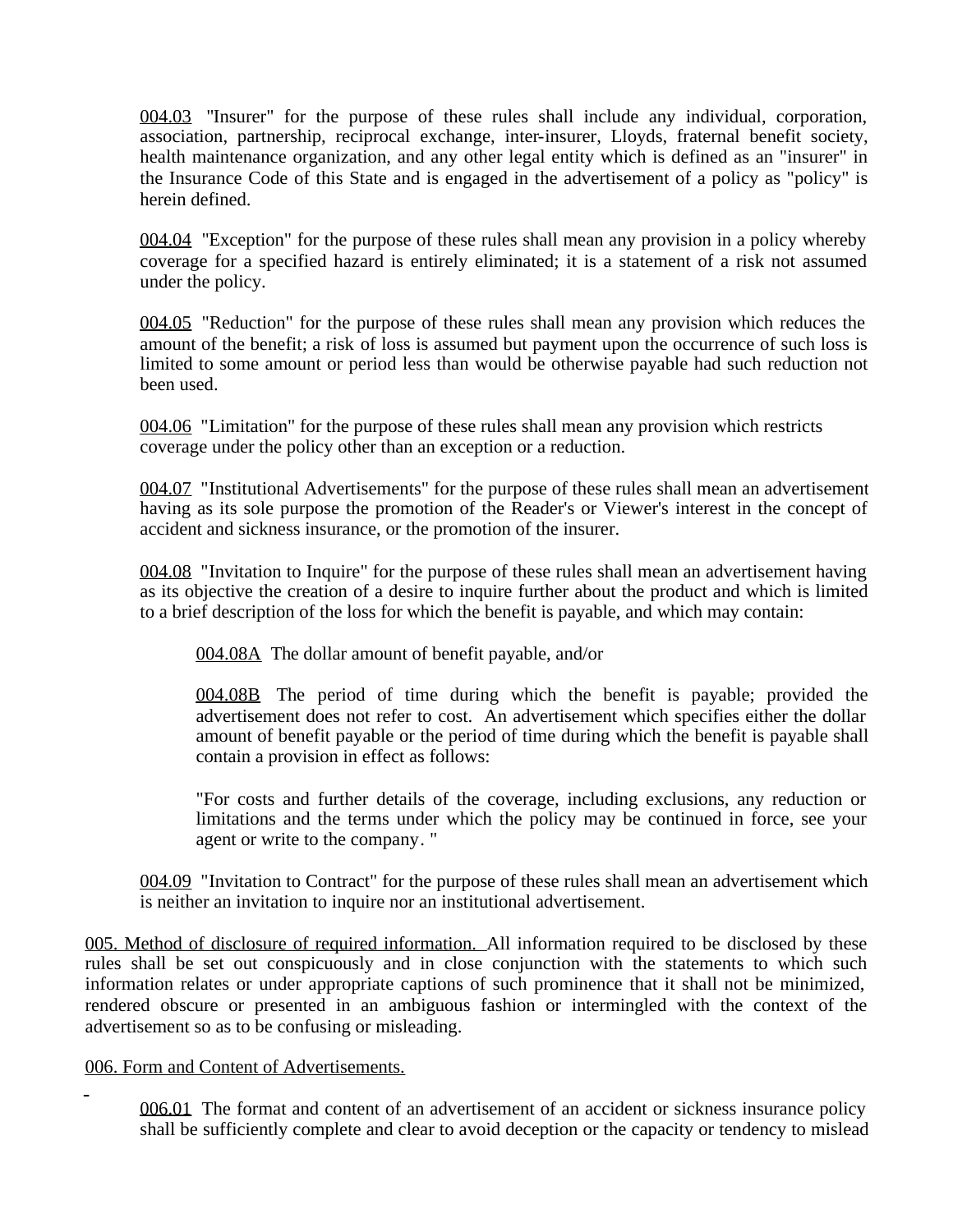or deceive whether an advertisement has a capacity or tendency to mislead or deceive shall be determined by the Director of Insurance from the overall impression that the advertisement may be reasonably expected to create upon a person of average education or intelligence, within the segment of the public to which it is directed.

006.02 Advertisements shall be truthful and not misleading in fact or in implication. Words or phrases, the meaning of which is clear only by implication or by familiarity with insurance terminology, shall not be used.

007. Advertisements of Benefits Payable, Losses Covered or Premiums Payable.

007.01 Deceptive Words, Phrases or Illustrations Prohibited

007.01A No advertisement shall omit information or use words, phrases, statements, references or illustrations if the omission of such information or use of such words, phrases, statements, references, or illustrations has the capacity, tendency or effect of misleading or deceiving purchasers or prospective purchasers as to the nature or extent of any policy benefit payable, loss covered or premium payable. The fact that the policy offered is made available to a prospective insured for inspection prior to consummation of the sale or an offer is made to refund the premium if the purchaser is not satisfied, does not remedy misleading statements.

007.01B No advertisement shall contain or use words or phrases such as, "all"; "full"; "complete"; "comprehensive"; "unlimited"; "up to"; "as high as"; "this policy will help pay your hospital and surgical bills"; "this policy will help fill some of the gaps that Medicare and your present insurance leave out"; "this policy will help to replace your income" (when used to express loss of time benefits); or similar words and phrases, in a manner which exaggerates any benefits beyond the terms of the policy.

007.01C An advertisement shall not contain descriptions of a policy limitation, exception, or reduction, worded in a positive manner to imply that it is a benefit, such as, describing a waiting period as a "benefit builder", or stating "even pre-existing conditions are covered after two years." Words and phrases used in an advertisement to describe such policy limitations, exceptions and reductions shall fairly and accurately describe the negative features of such limitations, exceptions and reductions of the policy offered.

007.01D No advertisement of a benefit for which payment is conditional upon confinement in a hospital or similar facility shall use words or phrases such as "tax free"; "extra cash"; "extra income"; "extra pay"; or substantially similar words or phrases in such a manner as to have the capacity, tendency or effect of misleading the public into believing that the policy advertised will, in some way, enable them to make a profit from being hospitalized.

007.01E No advertisement of a hospital or other similar facility confinement benefit shall advertise that the amount of the benefit is payable on a monthly or weekly basis when, in fact, the amount of the benefit payable is based upon a daily pro rata basis relating to the number of days of confinement unless such statements of such monthly or weekly benefit amounts are followed immediately by equally prominent statements of the benefit payable on a daily basis; for example, either of the following statements is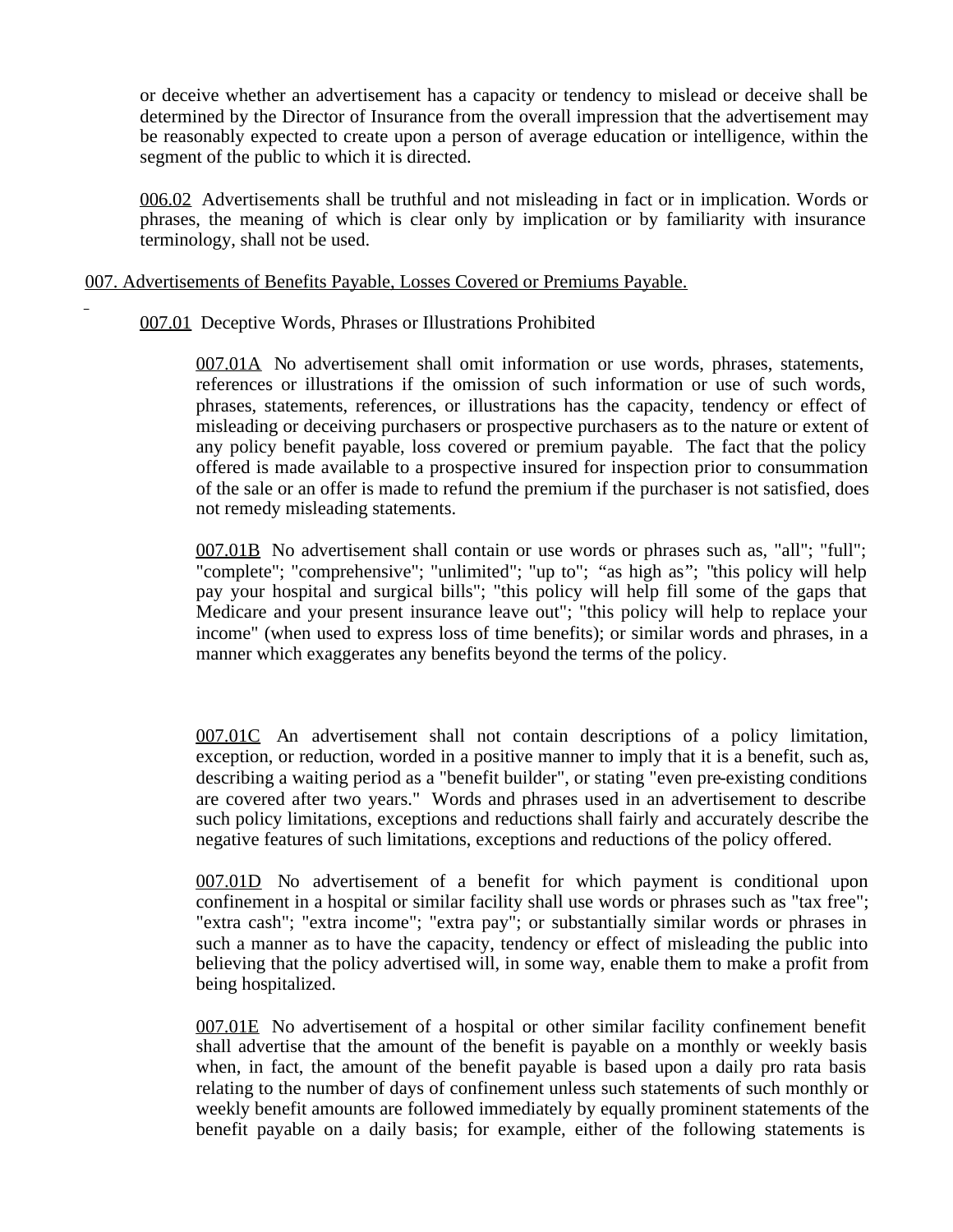acceptable: \$1,000.00 a Month (\$33.33 a Day)" or "\$33.33 a Day (\$1,000.00 a Month)". When the policy contains a limit on the number of days of coverage provided, such limit must appear in the advertisement.

007.01F No advertisement of a policy covering only one disease or a list of specified diseases shall imply coverage beyond the terms of the policy. Synonymous terms shall not be used to refer to any disease so as to imply broader coverage than is the fact.

007.01G An advertisement for a policy providing benefits for specified illnesses only, such as cancer, or for specified accidents only, such as automobile accidents, shall clearly and conspicuously in prominent type state the limited nature of the policy. The statement shall be in language identical to, or substantially similar to the following: "THIS IS A LIMITED POLICY"; "THIS IS A CANCER ONLY POLICY"; "THIS IS AN AUTOMOBILE ACCIDENT ONLY POLICY".

007.01 H An advertisement of a direct response insurance product shall not imply that because "no insurance agent will call and no commissions will be paid to agents" that it is "a low cost plan," or use other similar words or phrases because the cost of advertising and servicing such policies is a substantial cost in the marketing of a direct response insurance product.

#### 007.02 Exceptions, Reductions and Limitations

007.02A When an advertisement which is an invitation to contract refers to either a dollar amount, or a period of time for which any benefit is payable, or the cost of the policy, or specific policy benefit, or the loss for which such benefit is payable, it shall also disclose those exceptions, reductions and limitations affecting the basic provisions of the policy without which the advertisement would have the capacity or tendency to mislead or deceive.

007.02B When a policy contains a waiting, elimination, probationary or similar time period between the effective date of the policy and the effective date of coverage under the policy or a time period between the date a loss occurs and the date benefits begin to accrue for such loss, an advertisement which is subject to the requirements of the preceding paragraph shall disclose the existence of such periods.

007.02C An advertisement shall not use the words "only"; "just"; "merely"; "minimum"; or similar words or phrases to describe the applicability of any exceptions and reductions in any manner which has the capacity or tendency to mislead or deceive, such as: "This policy is subject to the following minimum exceptions and reductions".

#### 007.03 Pre-Existing Conditions

007.03A An advertisement which is subject to the requirements of Section 007.02 shall, in negative terms, disclose the extent to which any loss is not covered if the cause of such loss is traceable to a condition existing prior to the effective date of the policy. The use of the term "pre-existing condition" without an appropriate definition or description shall not be used. Pre-existing condition shall not be defined to be more restrictive than the following: Pre-existing condition means the existence of symptoms which would cause an ordinarily prudent person to seek diagnosis, care or treatment prior to the effective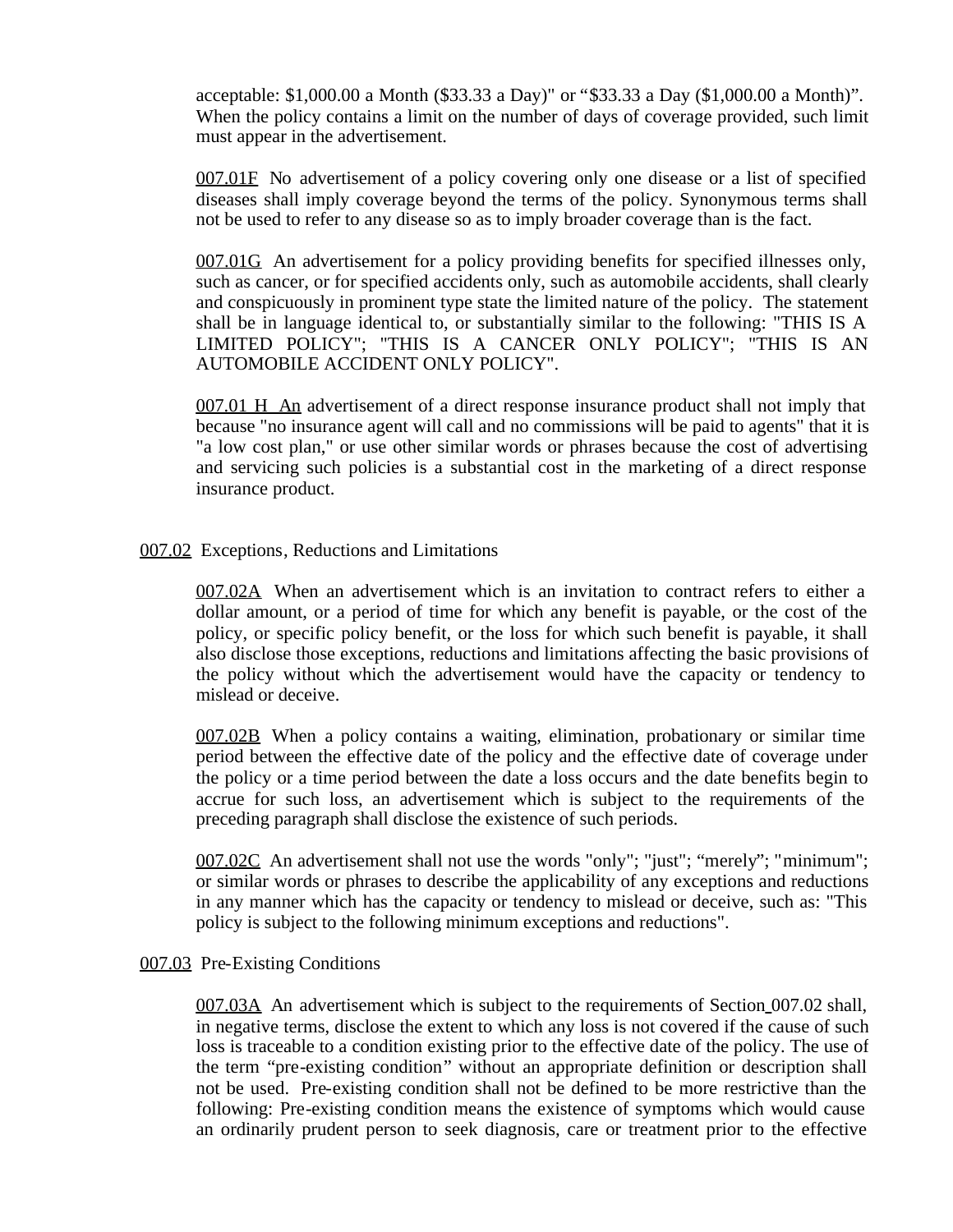date of the policy; or a condition for which medical advice or treatment was recommended by a physician or received from a physician prior to the effective date of the policy or the effective date of coverage for a newly added family member.

007.03B When a policy does not cover losses resulting from pre-existing conditions, no advertisement of the policy shall state or imply that the applicant's physical condition or medical history will not affect the issuance of the policy or payment of a claim thereunder. This rule prohibits the use of the phrase "no medical examination required" and phrases of similar import, but does not prohibit explaining "automatic issue." If an insurer requires a medical examination for a specified policy, the advertisement if it is an invitation to contract shall disclose that a medical examination is required.

007.03C When an advertisement contains an application form to be completed by the applicant and returned by mail for a direct response insurance product, such application form shall contain a question or statement which reflects the pre-existing condition provisions of the policy immediately preceding the blank space for the applicant's signature. For example, such an application form shall contain a question or statement substantially as follows:

"Do you understand that this policy will not pay benefits during the first .... year(s) after the issue date for a disease or physical condition which you now have or have had in the past?"

Yes.

Or substantially the following statement:

"I understand that the policy applied for will not pay benefits for any loss incurred during the first .... year(s) after the issue date on account of disease or physical condition which I now have or have had in the past."

008. Necessity for Disclosing Policy Provisions Relating to Renewability, Cancellability, and Termination. When an advertisement which is an invitation to contract refers to either a dollar amount or a period of time for which any benefit is payable, or the cost of the policy, or specific policy benefit, or the loss for which such benefit is payable, it shall disclose the provisions relating to renewability, cancellability and termination and any modification of benefits, losses covered or premiums because of age or for other reasons, in a manner which shall not minimize or render obscure the qualifying conditions.

## 009. Testimonials or Endorsements by Third Parties.

009.01 Testimonials used in advertisements must be genuine, represent the current opinion of the author, be applicable to the policy advertised and be accurately reproduced. The insurer, in using a testimonial, makes as its own all of the statements contained therein, and the advertisement, including such statement, is subject to all the provisions of these rules.

009.02 If the person making a testimonial, an endorsement or an appraisal has a financial interest in the insurer or a related entity as a stockholder, director, officer, employee, or otherwise, such fact shall be disclosed in the advertisement. If a person is compensated for making a testimonial, endorsement or appraisal, such fact shall be disclosed in the advertisement by language substantially as follows: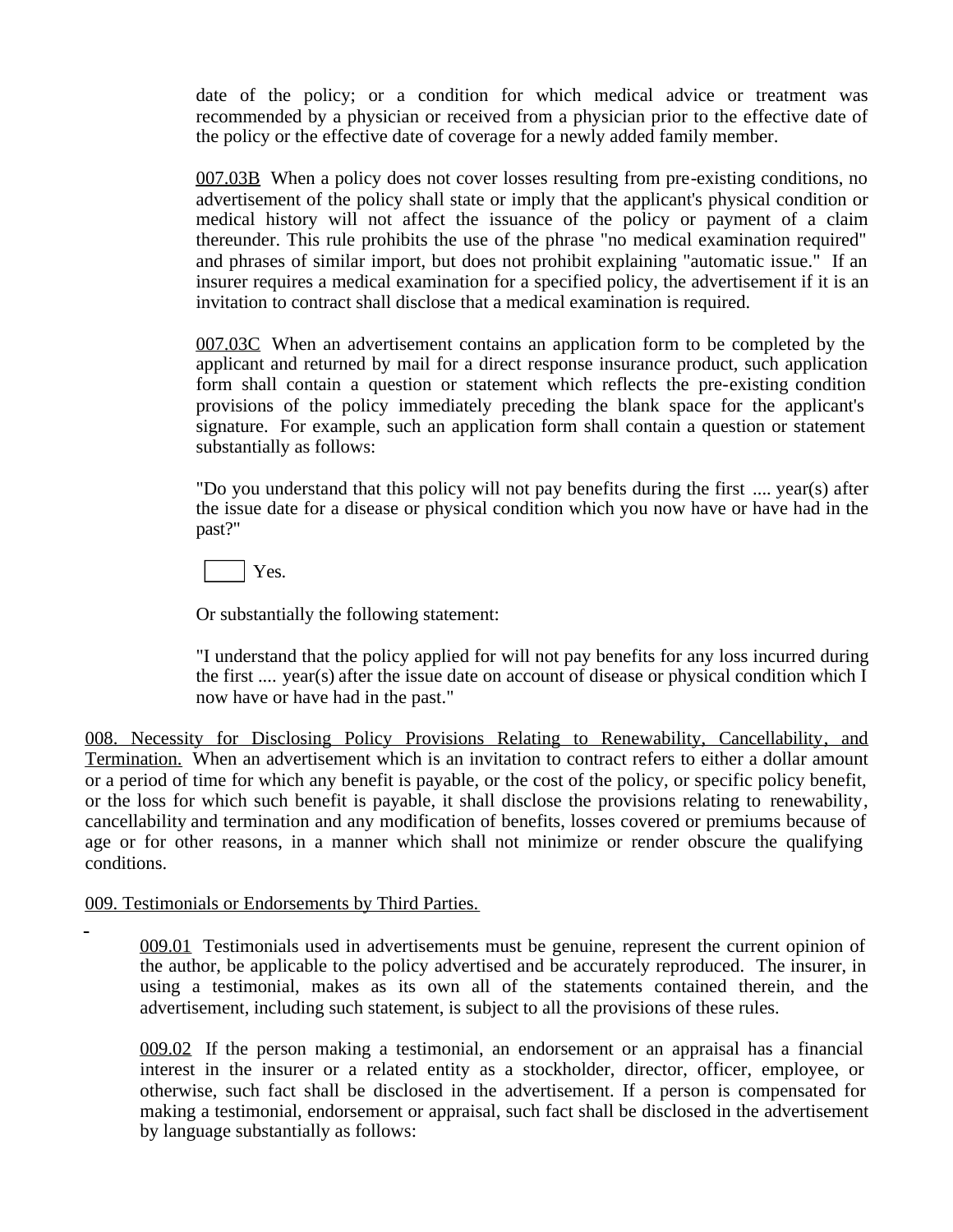"Paid Endorsement. "This rule does not require disclosure of union "scale" wages required by union rules if the payment is actually for such "scale" for TV or radio performances. The payment of substantial amounts, directly or indirectly, for "travel and entertainment" for filming or recording of TV or radio advertisements remove the filming or recording from the category of an unsolicited testimonial and require disclosure of such compensation. This rule does not apply to an institutional advertisement which has as its sole purpose the promotion of the insurer.

009.03 An advertisement shall not state or imply that an insurer or a policy has been approved or endorsed by any individual, group of individuals, society, association or other organizations, unless such is the fact, and unless any proprietary relationship between an organization and the insurer is disclosed. If the entity making the endorsement or testimonial has been formed by the insurer or is owned or controlled by the insurer or the person or persons who own or control the insurer, such fact shall be disclosed in the advertisement.

009.04 When a testimonial refers to benefits received under a policy, the specific claim data, including claim number, date of loss, and other pertinent information shall be retained by the insurer for inspection for a period of four years or until the filing of the next regular report on examination of the insurer, whichever is the longer period of time.

## 010. Use of statistics.

010.01 An advertisement relating to the dollar amounts of claims paid, the number of persons insured, or similar statistical information relating to any insurer or policy shall not use irrelevant facts, and shall not be used unless it accurately reflects all of the relevant facts. Such an advertisement shall not imply that such statistics are derived from the policy advertised unless such is the fact, and when applicable to other policies or plans shall specifically so state.

010.02 An advertisement shall not represent or imply that claim settlements by the insurer are "liberal" or "generous", or use words of similar import, or that claim settlements are or will be beyond the actual terms of the contract. An unusual amount paid for a unique claim for the policy advertised is misleading and shall not be used.

010.03 The source of any statistics used in an advertisement shall be identified in such advertisement.

## 011. Identification of plan or number of policies.

011.01 When a choice of the amount of benefits is referred to, an advertisement which is an invitation to contract shall disclose that the amount of benefits provided depends upon the plan selected and that the premium will vary with the amount of the benefits selected.

011.02 When an advertisement which is an invitation to contract refers to various benefits which may be contained in two or more policies, other than group master policies, the advertisement shall disclose that such benefits are provided only through a combination of such policies.

012. Disparaging comparisons and statements. An advertisement shall not directly or indirectly make unfair or incomplete comparisons of policies or benefits or comparisons of non-comparable policies of other insurers, and shall not disparage competitors, their policies, services or business methods, and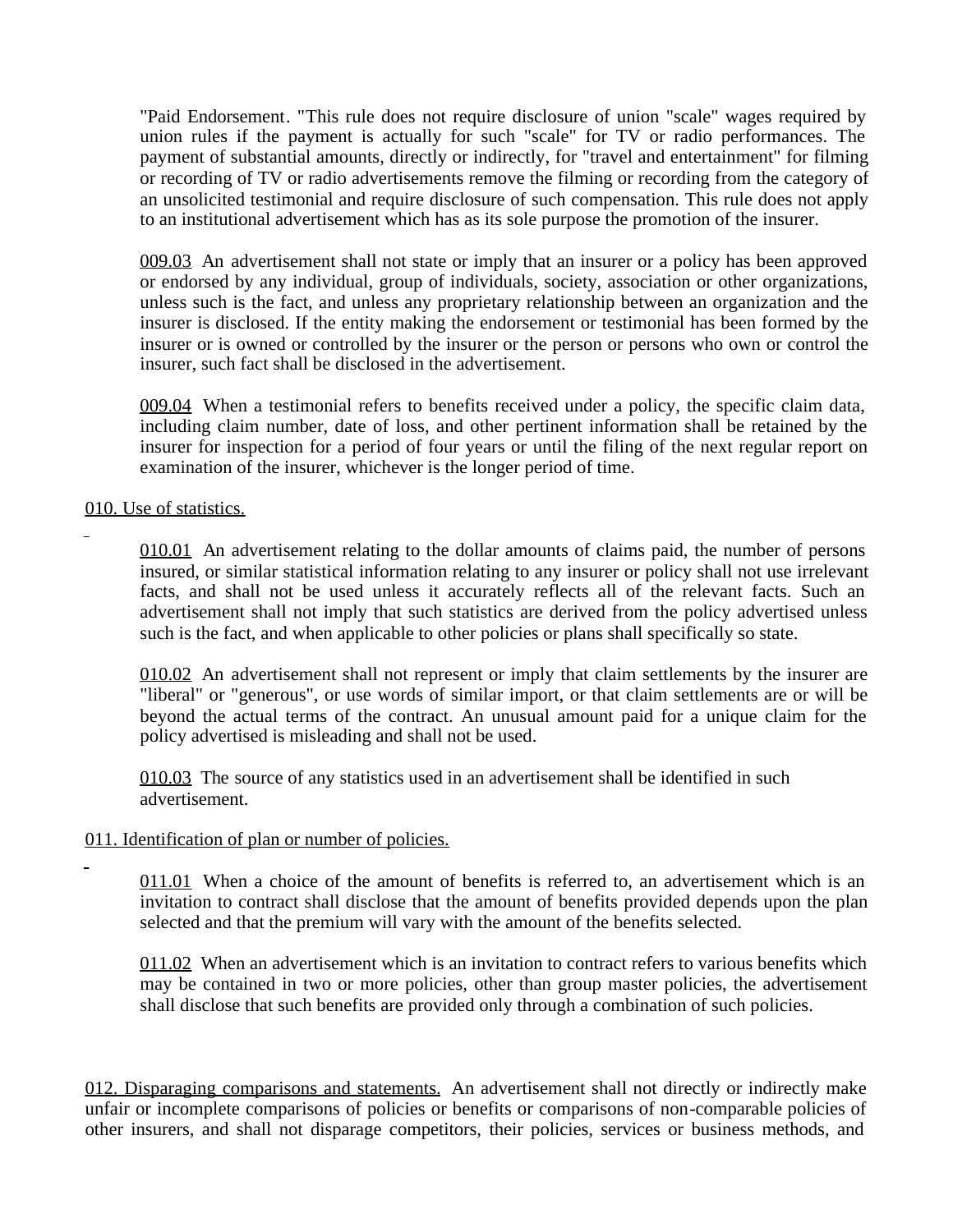shall not disparage or unfairly minimize methods of marketing insurance.

## 013. Jurisdictional Licensing and Status of Insurer.

013.01 The advertisement which is intended to be seen or heard beyond the limits or the jurisdiction in which the insurer is licensed shall not imply licensing beyond those limits.

013.02 An advertisement shall not create the impression directly or indirectly that the insurer, its financial condition or status, or the payment of its claims, or the merits, desirability, or advisability of its policy forms or kinds or plans of insurance are approved, endorsed, or accredited by any division or agency of this State or the United States Government.

## 014. Identity of Insurer.

014.01 The name of the actual insurer shall be stated in all of its advertisements. The form number or numbers of the policy advertised shall be stated in an advertisement which is an invitation to contract. An advertisement shall not use a trade name, any insurance group designation, name of the parent company of the insurer, name of a particular division of the insurer, service mark, slogan, symbol or other device which without disclosing the name of the actual insurer would have the capacity and tendency to mislead or deceive as to the true identity of the insurer.

014.02 No advertisement shall use any combination of words, symbols, or physical materials which by their content, phraseology, shape, color or other characteristics are so similar to combination of words, symbols or physical materials used by agencies of the federal government or of this State, or otherwise appear to be of such a nature that it tends to confuse or mislead prospective insureds into believing that the solicitation is in some manner connected with an agency of the municipal, state, or federal government.

015. Group or Quasi-Group Implications. An advertisement of a particular policy shall not state or imply that prospective insureds become group or quasi-group members covered under a group policy and as such enjoy special rates or underwriting privileges, unless such is the fact.

## 016. Introductory, Initial or Special Offers.

016.01A An advertisement of an individual policy shall not directly or by implication represent that a contract or combination of contracts is an introductory, initial or special offer, or that applicants will receive substantial advantages not available at a later date, or that the offer is available only to a specified group of individuals, unless such is the fact. An advertisement shall not contain phrases describing an enrollment period as "special," "limited," or similar words or phrases when the insurer uses such enrollment periods as the usual method of advertising accident and sickness insurance.

016.01B An enrollment period during which a particular insurance product may be purchased on an individual basis shall not be offered within this State unless there has been a lapse of not less than five (5) months between the close of the immediately preceding enrollment period for the same product and the opening of the new enrollment period. The advertisement shall indicate the date by which the applicant must mail the application which shall be not less than ten days and not more than forty days from the date that such enrollment period is advertised for the first time. This rule applies to all advertising media, i.e., mail, newspapers, radio, television, magazines and periodicals, by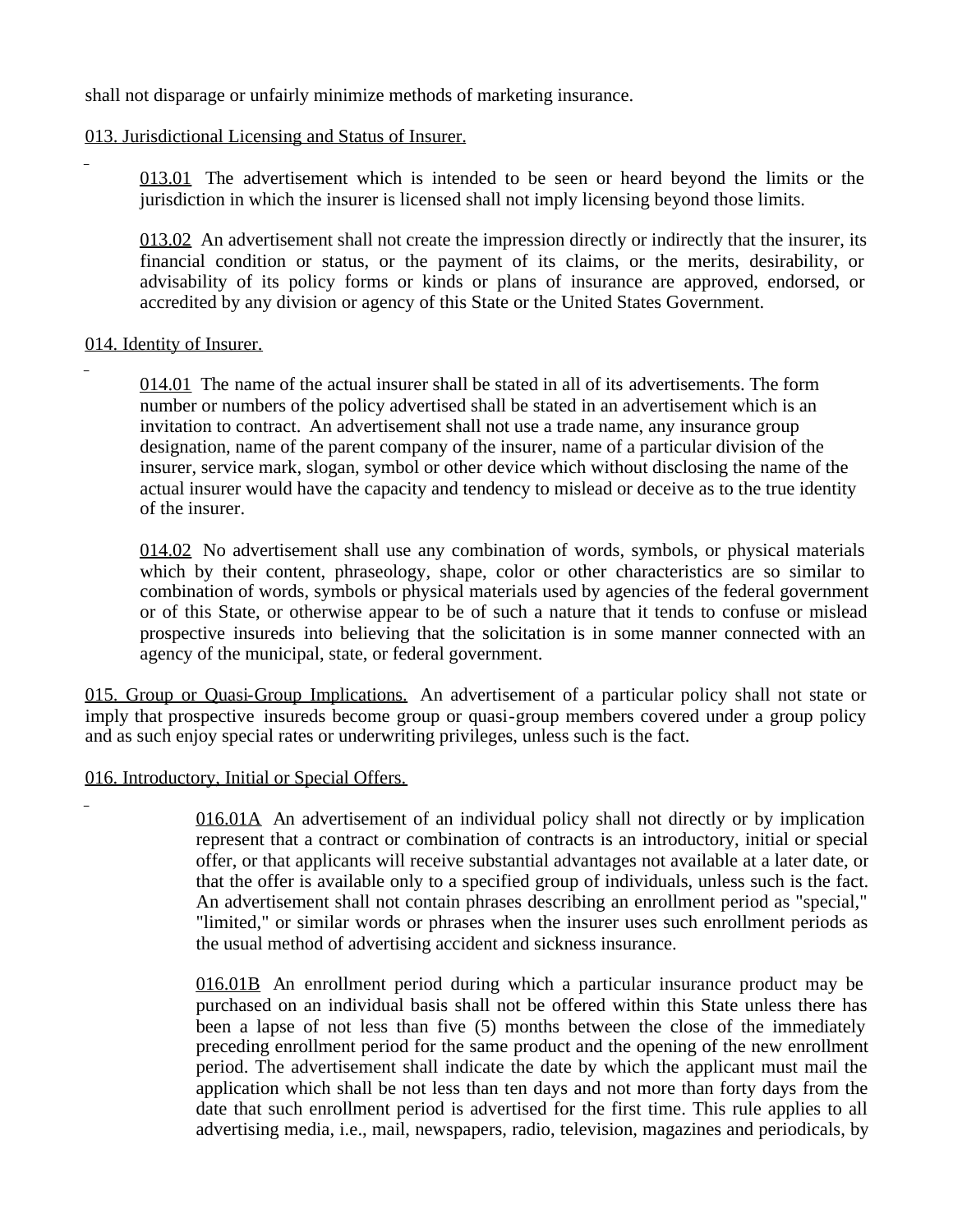any one insurer. It is inapplicable to solicitations of employees or members of a particular group or association which otherwise would be eligible under specific provisions of the Insurance Code for group, blanket or franchise insurance. The phrase "any one insurer" includes all the affiliated companies of a group of insurance companies under common management or control.

016.01C This rule prohibits any statement or implication to the effect that only a specific number of policies will be sold, or that a time is fixed for the discontinuance of the sale of the particular policy advertised because of special advantages available in the policy, unless such is the fact.

016.01D The phrase "a particular insurance product" in Paragraph 016.01B of this Section means an insurance policy which provides substantially different benefits than those contained in any other policy. Different terms of renewability; an increase or decrease in the dollar amounts of benefits; an increase or decrease in any elimination period or waiting period from those available during an enrollment period for another policy shall not be sufficient to constitute the product being offered as a different product eligible for concurrent or overlapping enrollment periods.

016.02 An advertisement shall not offer a policy which utilizes a reduced initial premium rate in a manner which overemphasizes the availability and the amount of the initial reduced premium. When an insured charges an initial premium that differs in amount from the amount of the renewal premium payable on the same mode, the advertisement shall not display the amount of the reduced initial premium either more frequently or more prominently than the renewal premium, except in the application where it may be mentioned one additional time, and both the initial reduced premium and the renewal premium must be stated in juxtaposition in each portion of the advertisement where the initial reduced premium appears.

016.03 Special awards, such as a "safe drivers' award" shall not be used in connection with advertisements of accident or accident and sickness insurance.

017. Statements About an Insurer. An advertisement shall not contain statements which are untrue in fact, or by implication misleading, with respect to the assets, corporate structure, financial standing, age or relative position of the insurer in the insurance business. An advertisement shall not contain a recommendation by any commercial rating system unless it clearly indicates the purpose of the recommendation and the limitations of the scope and extent of the recommendation.

018. Enforcement Procedures.

018.01 Advertising File. Each insurer shall maintain at its home or principal office a complete file containing every printed, published or prepared advertisement of its individual policies and typical printed, published or prepared advertisements of its blanket, franchise and group policies hereafter disseminated in this or any other state whether or not licensed in such other state, with a notation attached to each such advertisement which shall indicate the manner and extent of distribution and the form number of any policy advertised. Such file shall be subject to regular and periodical inspection by this Department. All such advertisements shall be maintained in said file for a period of either four years or until the filing of the next regular report of examination of the insurer, whichever is the longer period of time.

018.02 Certificate of Compliance. Each insurer required to file an Annual Statement which is now or which hereafter becomes subject to the provisions of these rules must file with this